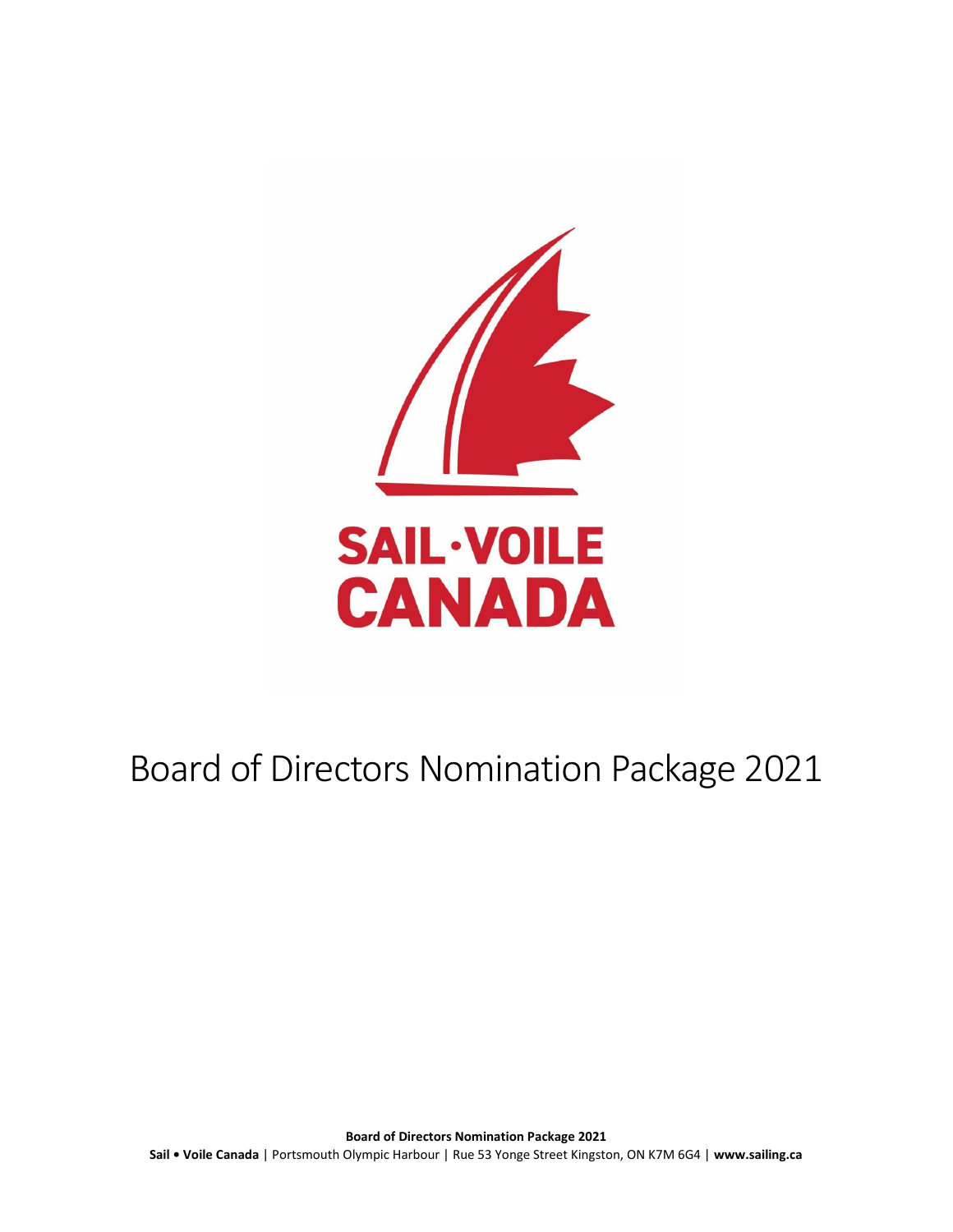### Overview of Sail Canada

Established in 1931, Sail Canada is the national governing body for the sport of sailing. We are committed to excellence in performance, developing our leaders and training our sailors. The pursuit of Olympic success fuels our focus not only on our Team athletes but also on Canada's next generation of performance sailors, and all the partners, clubs and coaches who support them.

This culture is strewn throughout all that we do. Sail Canada believes that everyone should experience what sailing has to offer and everyone can sail. With the valued support from our partners, the Provincial/Territorial Sailing Associations and our member clubs and schools, sailing is promoted in all its forms. From dinghies to keelboats, cruising to navigation, windsurfing to powerboating and parasailing, we set standards and deliver programs for Canadians of all ages and abilities. Facilitating programs from home pond to podium – we set sail to win and sail for life.

Sail Canada is recognized as the National Sport Organization by World Sailing to represent the 10 Provincial/Territorial Sailing Associations, over 1,000,000 recreational and high-performance athletes, nearly 400 member organizations, and over 1,500 active coaches and instructors in Canada.

Sail Canada's vision is that Sailing will be a leading lifelong recreational and competitive sport in Canada, inspired by exceptional achievements from Canadians sailing in the world and international competitions. Our mission is to foster the development and promotion of sailing in Canada, providing quality services and programs to clubs and sailors, through communication and collaboration with our stakeholders. We strive to ensure integrity, adaptability, collaboration, respect, inclusiveness, accountability and demonstrate leadership through our interactions with members and stakeholders of the organization, as well as the wider sailing community.

Sail Canada's governance model consists of a member-elected Board of Directors who provide oversight and strategic direction to the organization. The Board is accountable and reports to the members. The Chief Executive Officer is appointed by the Board and is responsible for the overall management and supervision of the operations of Sail Canada.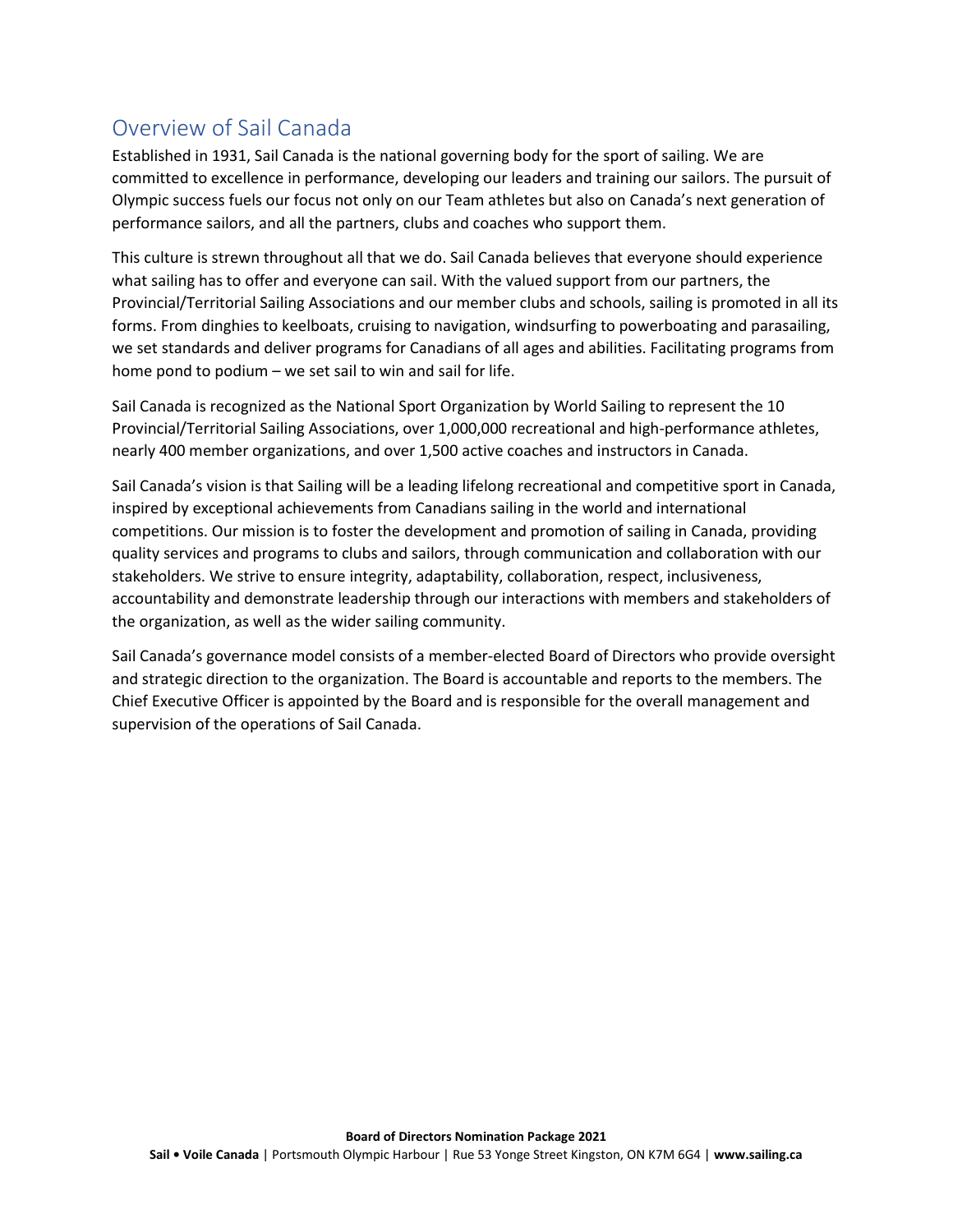## Overview of the Sail Canada Board of Directors

The Sail Canada Board of Directors provides the governance and strategic direction for the Association. The members of the Board bring an array of skills, expertise and sailing experience to fulfill their responsibilities.

The Board of Directors is a governance board and has the fiduciary duty to act honestly and in good faith, to exercise their authority within the constraints of the position, to disclose conflicts of interest, avoid any breaches of confidence, and hold in confidence the transactions and affairs of Sail Canada and its members.

Directors must understand and demonstrate a commitment to the organization's mission and programs; keep up to date with issues and trends that affect the organization; prepare for meetings by reading agendas, minutes, reports and other documentation required to actively participate in them; attend meetings regularly; contribute skills and knowledge by participating actively in meetings and committee work; make inquiries when clarification or more information is needed; understand and monitor the organization's financial affairs; understand and be in compliance with Conflict of Interest Policy; understand and maintain confidentiality; ensure the organization is complying with all legal and regulatory requirements and has a process to identify and mitigate risks; and be willing to contribute, to one's capacity, to support fundraising imperatives.

Furthermore, the Board oversees Sail Canada by specifically:

- Approving the vision, mission, values and strategic direction of the Corporation;
- Approving policies and procedures to deliver the programs and services of the Corporation;
- Providing continuity for the Corporation by maintaining its financial health, approving budgets and monitoring the performance of the Corporation;
- Engaging a CEO to manage and oversee the operations of the Corporation;
- Maintaining positive relationships with stakeholders; and
- Performing any other duties from time to time as may be in the best interests of the Corporation.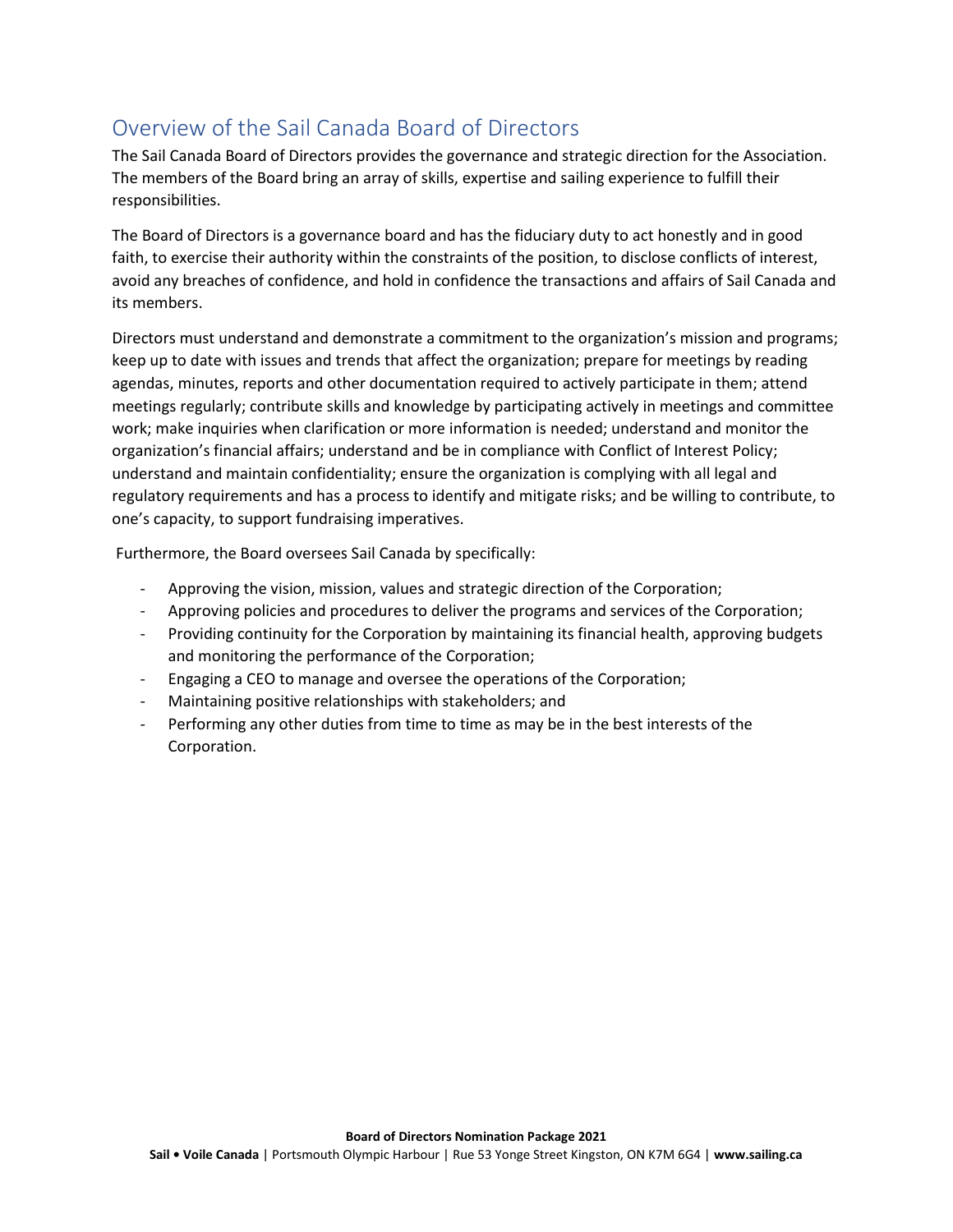### Board Structure & Procedure

As outlined in Section 4 of Sail Canada's By-Laws, the Board will consist of a minimum of five (5) and a maximum of nine (9) Directors. The composition is as follows:

- A Chair, elected in odd years by the Members at the annual meeting to serve a term of two (2) years, to a maximum two (2) two-year terms in succession;
- Six Directors at Large, elected by the Members at the annual meeting to serve a term of three (3) years, to a maximum two (2) three-year terms in succession; and
- Two Athlete Directors, who self-identify as different genders, elected by all currently carded Canadian Sailing Team Athletes to serve for a one-year term, with no limit on the number of terms in succession.

There will be two Director at large positions up for election at the 2021 Sail Canada Annual General Meeting (AGM) to be held on or about October 22, 2021. One Director has completed a second and final three-year term and one Director has finished a first, three-year term. The Chair position is also up for election with the incumbent having completed the first of a possible two, 2-year terms.

Directors must be able to commit time and effort through the year, and throughout their term, to meetings, committees, and email correspondence. Regular Board meetings are held eight (8) times per year (typically in October, November, February, March, April, May, August, and September). Two of these meetings are typically face-to-face, occurring after the AGM in October, and after the Semi-Annual Director's Meeting in April. The remainder of the meetings occur virtually/over conference call. Meetings are approximately 2-3 hours in length and are held after business hours (after 6 p.m. Eastern).

New Directors will take part in a Board Orientation Program following their appointment, providing information regarding the makeup of Sail Canada's Staff and Membership, Finances, Board Duties, Board Committees, CEO Oversight, Strategic Planning, and Board Meeting Best Practices.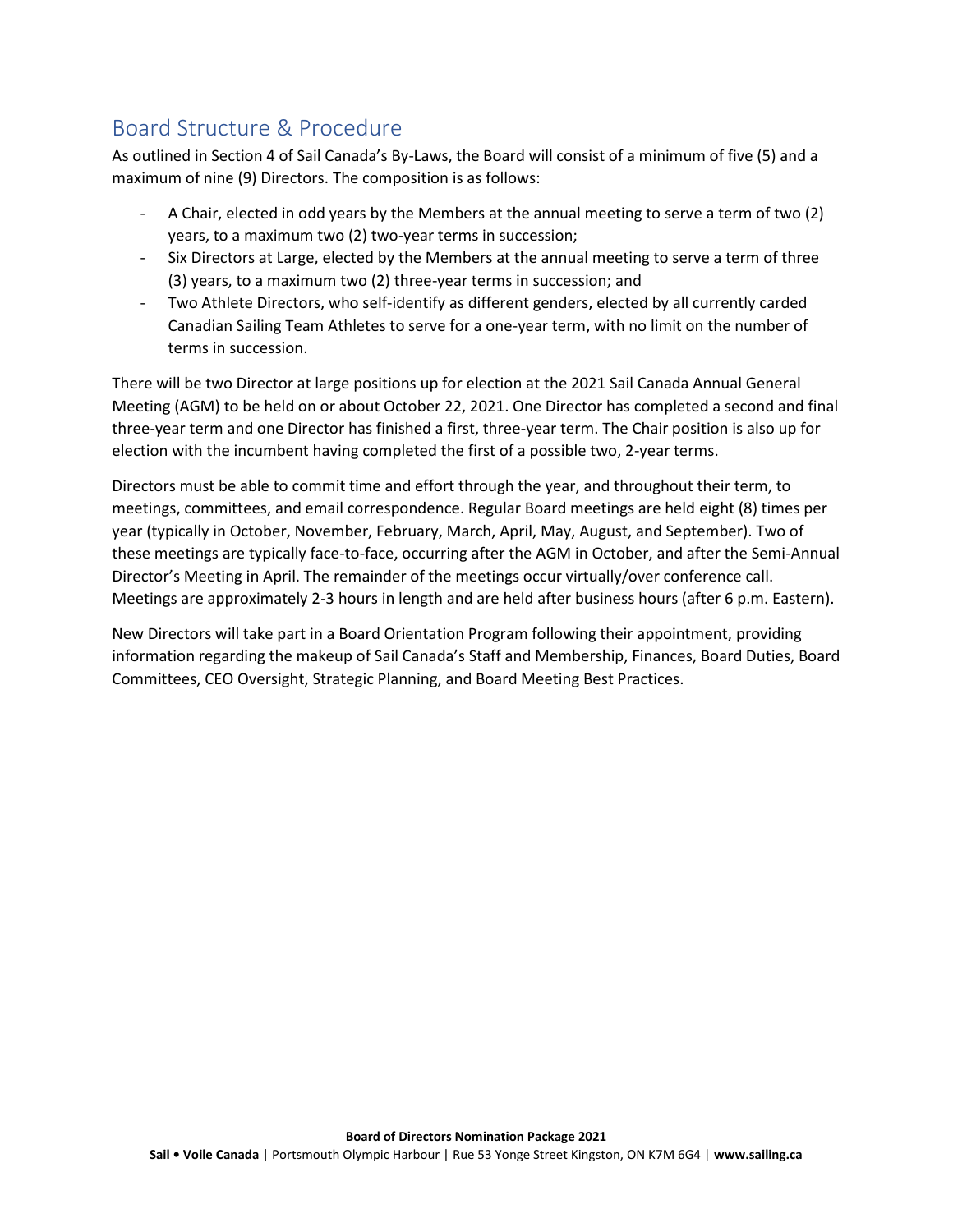### Director Eligibility

Per Section 4.3 of the By-Laws, a candidate for election to the Board shall be:

- 18 years of age or older;
- Have the power under law to contract;
- Be a resident of Canada;
- Does not have the status of bankrupt;
- Have not been declared incapable by a court in Canada or another country;
- Supported by at least two (2) voting Members of Sail Canada, or the approval of the Nominating Committee.

In addition, Directors should have competencies, such as those identified and referenced in this document. This year, the Board has examined the professional skills and background of the existing Directors and has determined that the following skills are desired:

- Strong financial literacy and expertise, with previous treasurer experience, preferred
- Government and public relations experience
- Fundraising and sponsorship supporting Not-For-Profit organizations

These skill sets would enhance the Board and we encourage people who are eligible with such backgrounds to apply.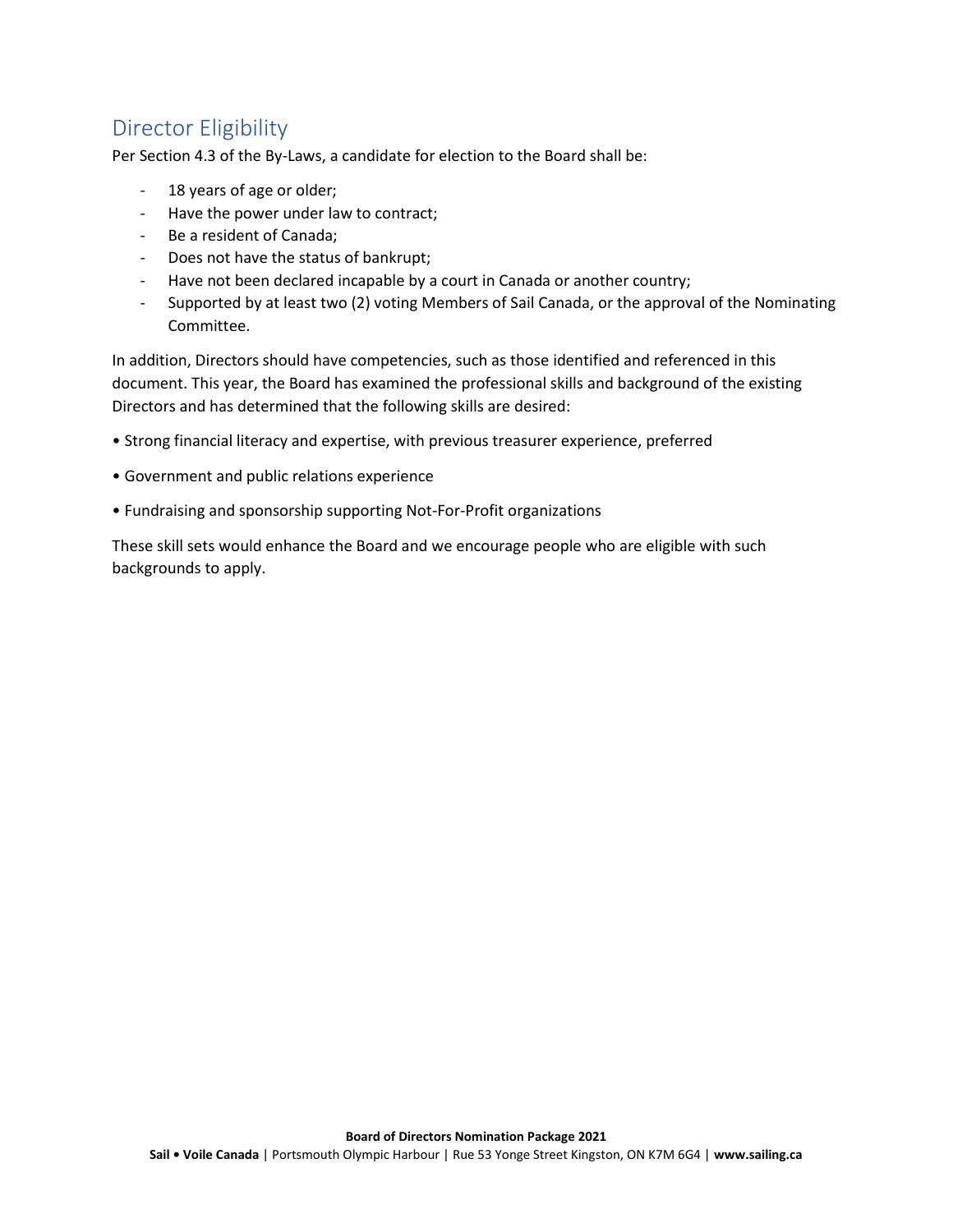### Director Nomination & Election Process

For the 2021 Director election, members will be electing candidates to fill a number of positions, as previously outlined. All announcements will be sent by electronic means on or before the dates outlined below and will be posted prominently on the Sail Canada website by 12 p.m. the following business day.

The key timeline is as follows:

#### **Before May 1st, 2021**

The Nominating Committee will issue a call for nominations that includes the number of positions to be elected and the expertise sought, as detailed above.

### **Before September 1st, 2021**

The Nominating Committee will announce the list of nominations received to date and will issue a second call for nominations due by September  $10^{\text{th}}$ .

### **Before September 30th, 2021**

The Nominating Committee will announce the list of nominations received to date, accompanied by a brief biography of each candidate. The list of candidates must include all nominations received for each position and may include more than one person for each position.

### **On or about October 22nd, 2021**

Director election occurs at the Sail Canada AGM.

In advance, or at the AGM, each candidate will have the opportunity to speak briefly to the membership and recommend to them as to why they would be a suitable candidate for the Board. This statement will be made through a pre-recorded video or in person. The process is still to be determined for this year and will be announced to all candidates and the membership well in advance of the AGM.

The membership of Sail Canada consists of Sailing or Yacht Clubs, Provincial/Territorial Sailing Associations and Special Organizations. Each Sailing Association and Special Organization shall have one vote. Each Club will be provided with a number of votes based on their membership as follows:

- (i) 5-100 members 1 vote
- (ii) 101-200 members 2 votes
- (iii) for each additional 100 members 1 additional vote per 100 members

Members must exercise their vote as a block of votes. Members can nominate a proxy to exercise their vote on their behalf if they are not able to be present. This must be done in advance of the AGM.

As there are two directors-at-large being elected, the number of votes will be doubled to reflect these two positions and each member will select two candidates in the first round.

There must be no more than 4 directors at large who self-identify as the same gender and the election process will ensure that this occurs. Subject to the gender diversity requirements any candidate(s) who secures a vote from a majority of the voters in a round will be declared elected. A minimum of one

#### **Board of Directors Nomination Package 2021**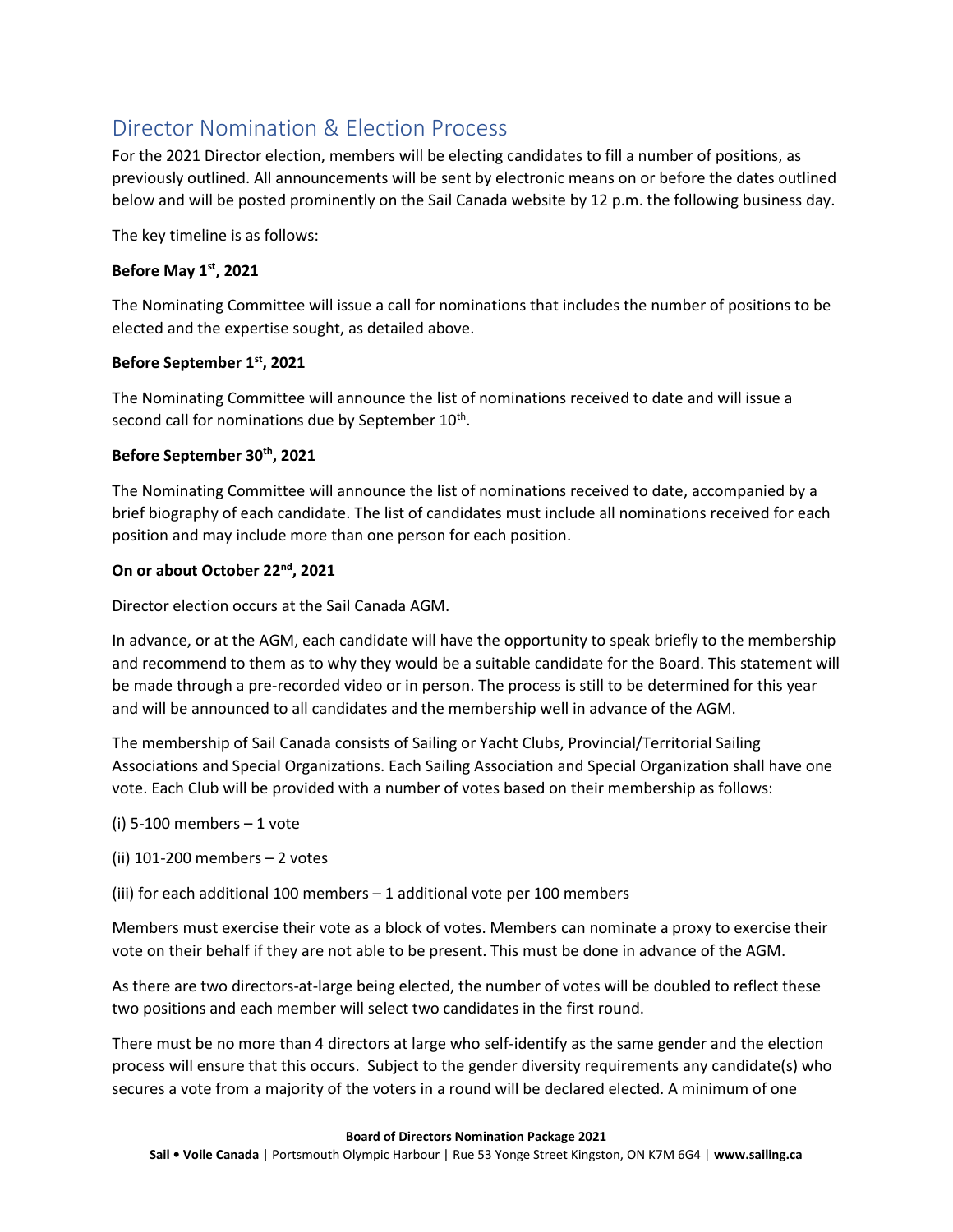candidate will be dropped off the ballot each round, either by being elected or if no one is elected, then the candidate with the lowest number of votes will drop off the ballot. If more than one candidate secures the lowest number of votes then that (those) candidate(s) will drop off the ballot. In the event that there are no more positions available for a gender identity, all remaining candidates who identify as that gender will no longer be eligible to be voted for.

With any subsequent rounds of voting, the Member will be able to vote up to the number of open positions. In the event of a tie, there may be an additional round of voting required to break the tie. The Election will proceed with voting as necessary until two candidates are selected. Should one person be elected prior to the final round of voting, that person will drop off the ballot, having secured one of the open positions.